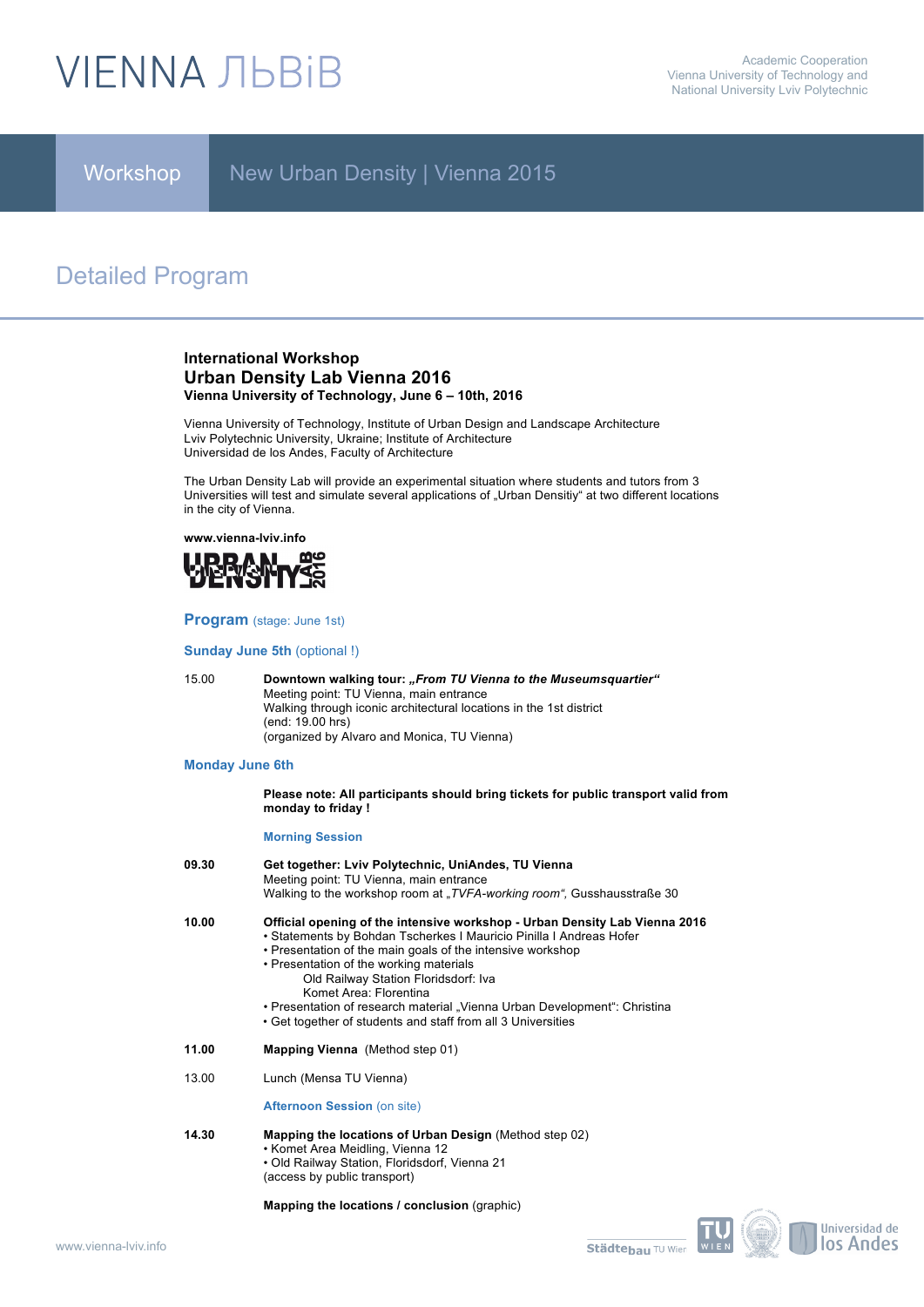# **VIENNA ЛЬВІВ**

Workshop

New Urban Density | Vienna 2015

# Detailed Program

| <b>Tuesday June 7th</b>   |                                                                                                                                                                                                                                                                                                                                                                                                    |
|---------------------------|----------------------------------------------------------------------------------------------------------------------------------------------------------------------------------------------------------------------------------------------------------------------------------------------------------------------------------------------------------------------------------------------------|
|                           | <b>Morning Session (TVFA Working Room)</b>                                                                                                                                                                                                                                                                                                                                                         |
| 09.00                     | Graphic Rainfall (Method step 03)<br><b>Expression and Discussion</b>                                                                                                                                                                                                                                                                                                                              |
| 11.00                     | <b>Creation of working teams</b><br>(setup: 11 teams of 4 students / each team; 2 students from each University<br>analysing, discussing and choosing the location                                                                                                                                                                                                                                 |
|                           | Jury of previous Urban Design Solutions (Method step 4)<br>Conceptual approach (brief presentation by Sam and Adam)                                                                                                                                                                                                                                                                                |
| 13.00                     | Lunch (Mensa TU Vienna)                                                                                                                                                                                                                                                                                                                                                                            |
|                           | <b>Afternoon Session (on site)</b>                                                                                                                                                                                                                                                                                                                                                                 |
| 14.00                     | Field trip to contemporary viennese urban design and architecture                                                                                                                                                                                                                                                                                                                                  |
|                           | • Nordbahnhof development (Several Architects, since 2000)<br>Guided by Andrea Mann from GB 2<br>(Meeting at 14.30 at the Gertrude Fröhlich Sandner School)<br>• University of Economics (BUS Architects, 2009-2014)<br>(guided by Arg. Santiago Sanchez, BUS Architects/TU Wien; Meeting: 16.30 on site)<br>• Kabelwerk Vienna (several Architects 1999-2009)<br>• Karl Marx Hof (Karl Ehn, 1928) |
| 20.00                     | Evening meeting at Fachschaft architecture at TU Vienna<br>organised by Monica Dobre, Jacinta, Adam and Monica and the colleagues from the<br>"Fachschaft".                                                                                                                                                                                                                                        |
| <b>Wednesday June 8th</b> |                                                                                                                                                                                                                                                                                                                                                                                                    |
|                           | <b>Morning Session (TVFA working room)</b>                                                                                                                                                                                                                                                                                                                                                         |

# **09.00 Workshop**  Conceptual phase (method step 5) (The conceptual phase will be supported by continous conversations with the tutors)

Lunch (Mensa TU Vienna)

# **Afternoon Session** (TVFA Working Room)

# **Workshop**

Conceptual phase (method step 5)

- **17.00 Concept presentation** (finalising step 5)
	- Goals for future development, density and "users"
		- Individual adaptations of previous projects
		- 2 3 variantations of working models

## **Thursday June 9th**

# **Morning Session** (TVFA working room)

## **09.00 Workshop**

Phase of preliminary urban design project (method step 6) (The project phase will be supported by continous conversations with the tutors)



Universidad de los Andes